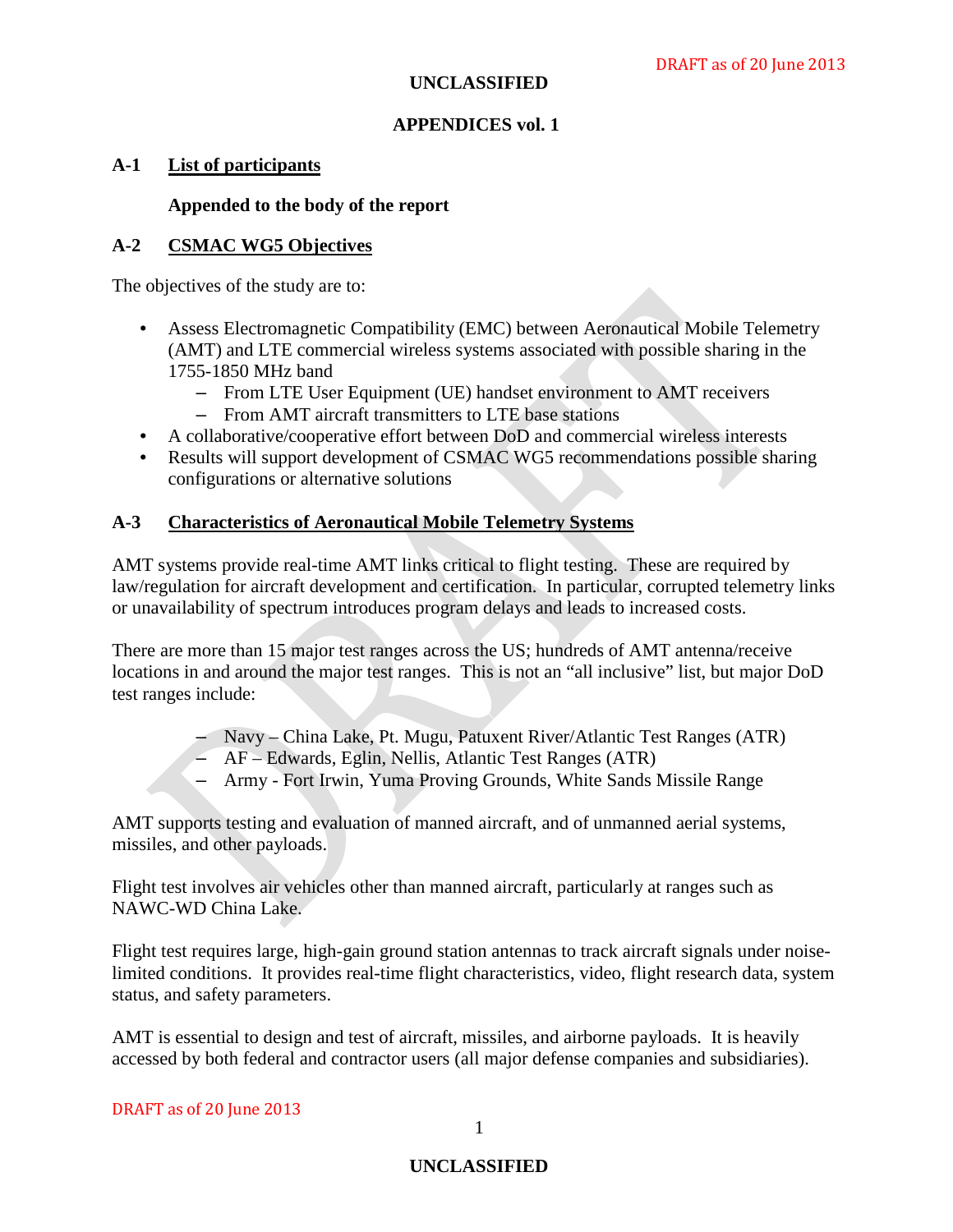AMT operations normally involve:

- A flight which can operate in short links over multiple ranges with multiple "handovers" to different ground stations,
- A flight which could range up to 300 miles and at altitudes up to 100 Kft to a single ground receive station

Nominal AMT characteristics for this study are taken from ITU-R Recommendation M.1459, as agreed within CSMAC WG5:

- 10 Watt TX power
- 1 MHz, 5 MHz, 10 MHz and larger channels, with 5 MHz typical
- Aircraft antenna is omni-directional
- AMT ground stations have high gain  $(26 40$  dBi, with 30 dBi typical) parabolic dish tracking antennas
	- Typical elevation angle above horizon during flight is 0 degrees, and ranges from  $-2$  degrees to  $+2$  degrees for most of flight, with aircraft operating to 300 miles. At close range, AMT ground stations track from horizon to zenith
- Systems are noise limited, with typical system noise of 250K or less
	- Rec. M.1459 permits aggregate I/N of  $\sim$  -4 dB

Modeling and simulation has been performed based on data from multiple selected sites, including Pt. Mugu, Eglin AFB, Patuxent River/Atlantic Test Ranges (ATR). Detailed analytical descriptions of the geography and air space usage for each location are provided in the subsequent appendices to this report.

## **A-4 Characteristics of Long Term Evolution broadband wireless systems**

The potential commercial wireless sharing partner is modeled as Long Term Evolution, i.e., 4G LTE. LTE is modeled in accordance with information approved by the LTE Technical Working Group established by Commerce Spectrum Management Advisory Committee Working Group (CSMAC) WG1, as provided in LTE Baseline document (*Baseline LTE Uplink Characteristics*, CSMAC LTE Characteristics Subgroup, 12 November 2012, Rev. 2)

Specifications and characteristics of LTE User Equipment (UE's):

- Antenna height of 1.5m
- Max EIRP of 20 dBm
- TX power modeled in simulation using an urban and rural cumulative distribution functions as in baseline document
- Geographic distribution of UE's around eNodeB base stations based on actual networks of major carriers – base station locations randomized at local level – approved and provided by industry
- 6 UEs, evenly distributed in frequency in a 10 MHz channel per base station per sector

DRAFT as of 20 June 2013 Specifications and characteristics of LTE Base Stations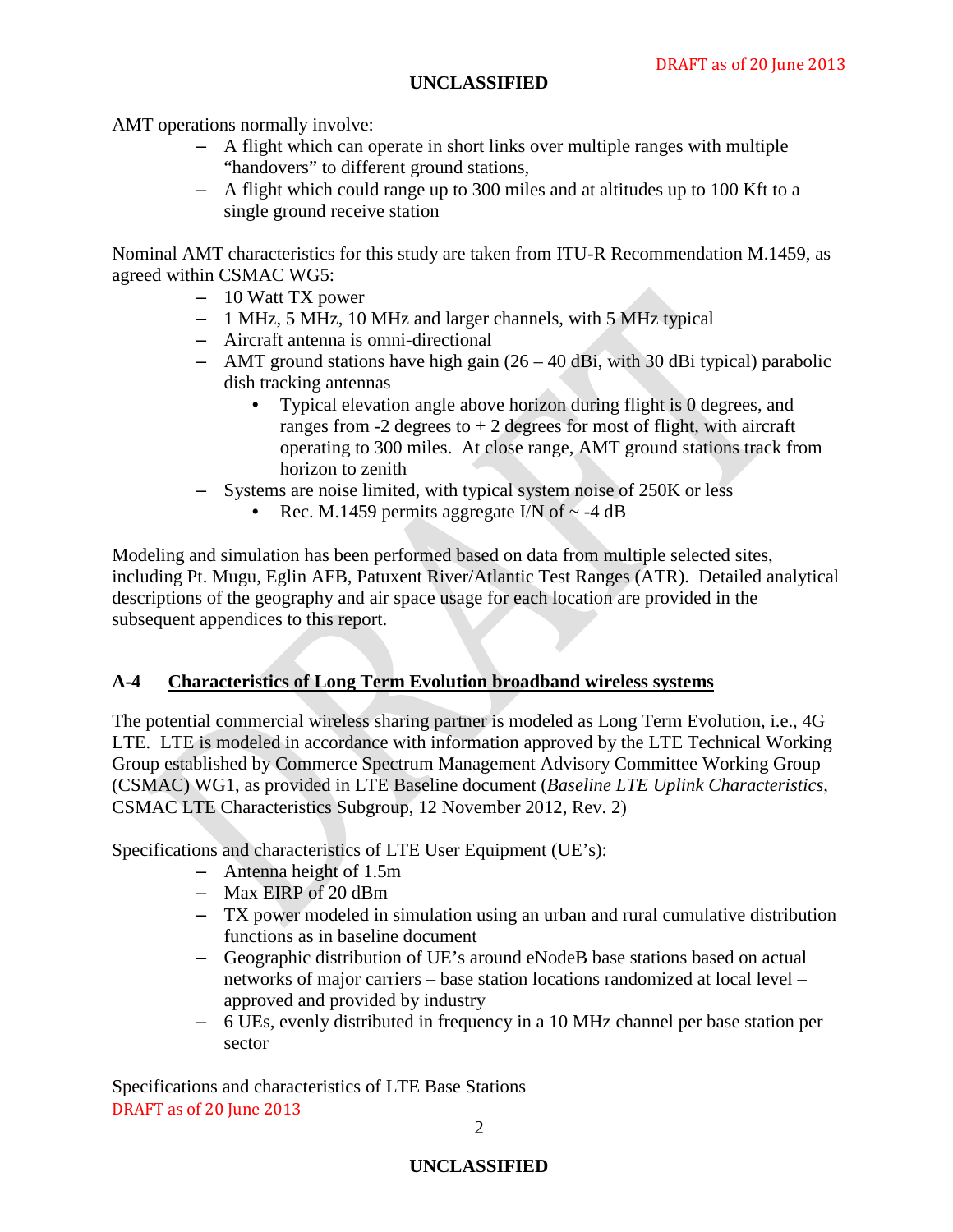- Antenna heights 30m urban, 15-60m rural
- Sector coverage pattern as described in ITU-R F.1336-3
- $-$  Downtilt  $-3$  degrees from the horizontal

## **A-5 Methodology for Interference Calculations and Simulations**

Interference power at the AMT ground stations victim receiver is specified as a power flux density (pfd), measured at the aperture of the AMT ground station receive antenna. This protection value is elevation angle dependent. This takes into account that at high ground station antenna elevation angles, aircraft at maximum altitude are close to the ground station

The pfd protection level to be used is -180 dBW/m<sup>2</sup> per 4 kHz averaged over the AMT channel bandwidth

Aggregation computations are performed, as a function of AMT antenna azimuth pointing angle, using the composite antenna pattern in Rec. M.1459. Computations are done for -180 to +180 degree azimuths in 0.5 degree increments

As agreed by CSMAC WG5, interference power calculations are performed, by Alion Science engineers, using the Visualyse automated software tool implementing the Irregular Terrain Model (ITM)/Longley-Rice Propagation Model.

The model uses actual terrain data (30" USGS data) for ground/ground interactions, and takes into account antenna heights above local terrain.

Total aggregate interference over 360 degrees is computed for each possible antenna azimuth pointing angle, at 0.5 degree increments, in order to include aggregate signal power received in the AMT antenna sidelobes. Interference received in AMT ground station antenna sidelobes is converted to a single equivalent interference level into the ground station antenna mainlobe using an appropriate scaling factor of  $G(q)/G$  max, where G is the gain function for the composite antenna provided in Rec. M.1459

Sharing is possible only when the total aggregate interference is at or below the not-to-exceed pfd protection level defined in ITU-R Recommendation M.1459.

At many AMT ground station sites, there are multiple antennas 1 – 15 km apart. The Alion analyses considered one to four antennas per site. The operation of multiple antennas per site extends the protection distances

#### **A-6 Additional simulation details and summary of analysis assumptions**

For AMT ground stations as interference victim, the initial assessment was conducted for different antenna locations at 3 sites, Patuxent River/ATR, Pt. Mugu, and Eglin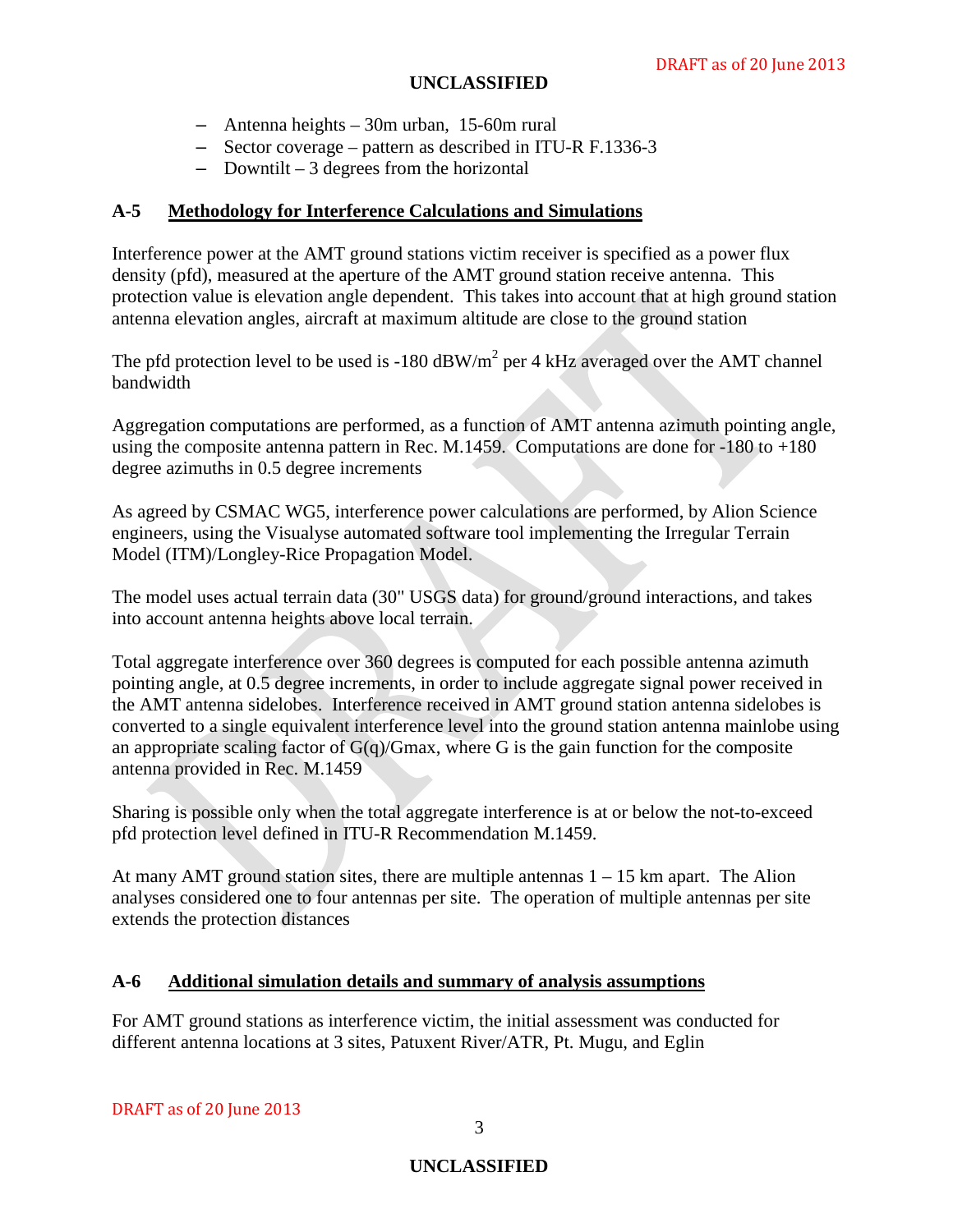UE transmit power was modeled using urban & rural cumulative distribution functions (CDF's). The UE geographic distribution is created according to "RANDOMIZED REAL NETWORK" data.

For modeling of AMT equipped aircraft as the interference source, the LTE victim system at an eNodeB base station was specified to be an LTE 10 MHz receive channel. The base station antennas are located at 30m and 60m heights, as appropriate, to provide an accurate model of the given locality.

Interference to the eNodeB base station was assessed for the following eNodeB antenna orientations with respect to the AMT equipped aircraft: on-azimuth,  $60^{\circ}$  off-axis,  $180^{\circ}$  off-axis, and with a 3 degree down tilt.

Summary of simulation parameters:

- Possible effects of clutter not considered for airborne transmissions
- UE physical distributions using a "randomized" real network
- UE urban and rural transmit power modeled w/ CDFs
- Single UE is 1.67 MHz, 6 UEs in a 10 MHz channel
- Base station receiver threshold taken as I/N value from baseline document
- Base stations modeled with sector antenna directionality as provided in baseline document
- AMT modeled using Spectrum Certification data and ITU-R Recommendation M.1459 internationally agreed to parameters
- AMT aircraft modeled at 23000 and 85000 feet
- AMT receiver interference threshold taken as  $-180$  dBW/m<sup>2</sup> per 4 kHz averaged over the AMT channel bandwidth
- AMT transmit EIRP taken as 10 Watts
- Air-to-ground, ground-to-air propagation modeled using ITU-R P.528 for 50%
- Ground-to-ground propagation modeled using Longley Rice point-to-point, 50% reliability, 50% confidence

#### **A-7 The composite antenna pattern from ITU-R Recommendation M.1459**

Figure A3.1 shows the composite antenna pattern from Rec. M.1459 as a function of the off-axis angle of a hypothetical parabolic dish antenna. The antenna combines the main lobe of a 40 dBi antenna with the sidelobes of a 30 dBi antenna. The use of this pattern makes possible a single protection level for coordination purposes, thus eliminating the need to consider the manner in which multiple antennas are used interchangeably, sometimes during a single flight, at most flight test ranges.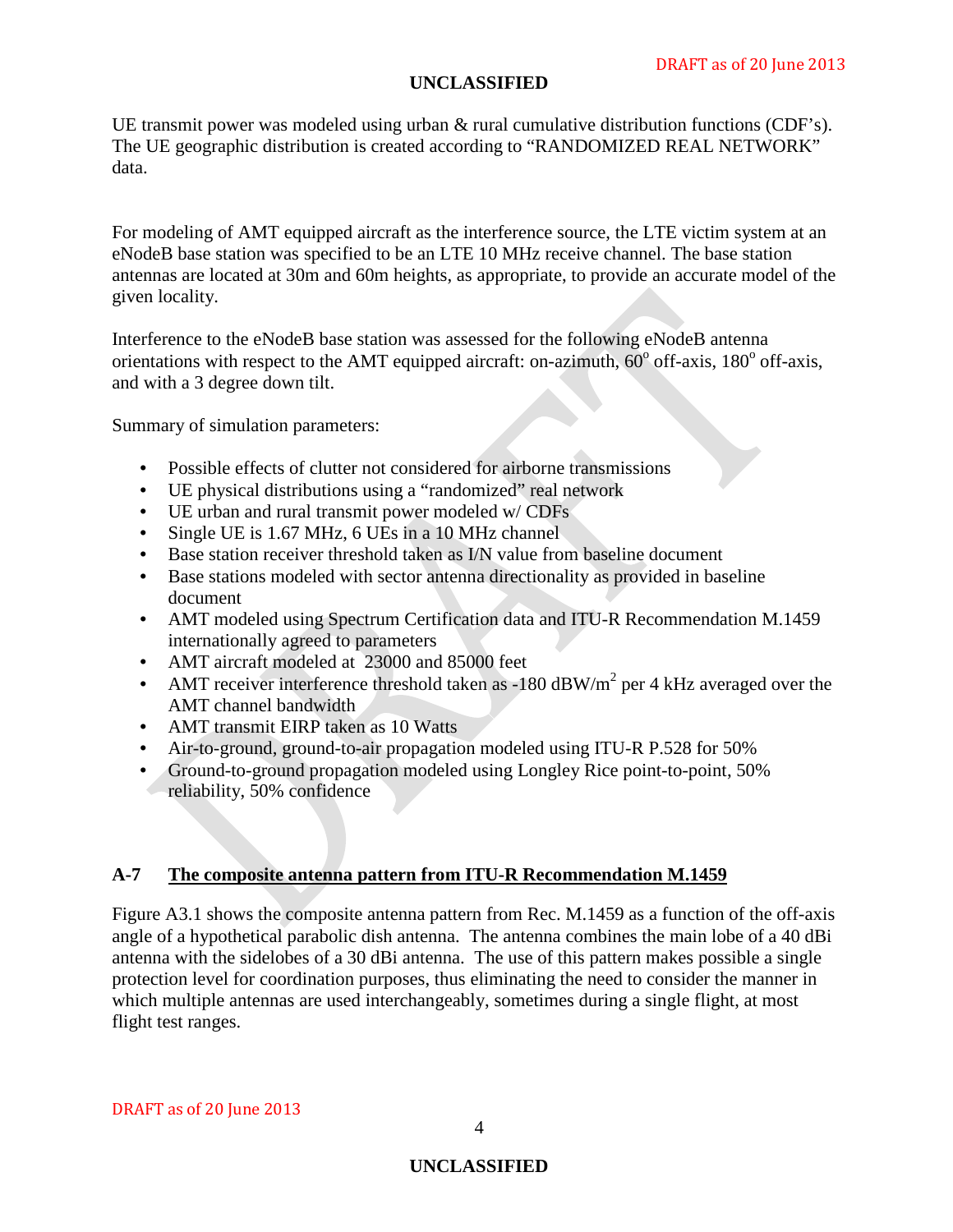

# **A-8 The CDF functions for Urban and Rural UE's**

Note: differencing of the CDF yields a normal distribution (i.e., a bell-shaped curve). This can be used to compute the percentage of UE's transmitting at a particular power level. Because of the logarithmic distribution of power levels, a small percentage of the active UE's radiate a significant amount of the aggregate power.

|               | Power |
|---------------|-------|
| Rural CDF dBm |       |
| 0.00000       | $-40$ |
| 0.00000       | $-37$ |
| 0.00000       | $-34$ |
| 0.00000       | $-31$ |
| 0.00000       | $-28$ |
| 0.00005       | $-25$ |
| 0.00022       | $-22$ |
| 0.00060       | $-19$ |
| 0.00132       | $-16$ |
| 0.00389       | $-13$ |
| 0.00989       | $-10$ |
| 0.02524       | $-7$  |
| 0.05769       | -4    |
| 0.11517       | -1    |
| 0.20623       | 2     |
| 0.33072       | 5     |
| 0.48429       | 8     |
| 0.64477       | 11    |
| 0.79204       | 14    |
| 0.91232       | 17    |
| 1.00000       | 20    |
|               |       |

DRAFT as of 20 June 2013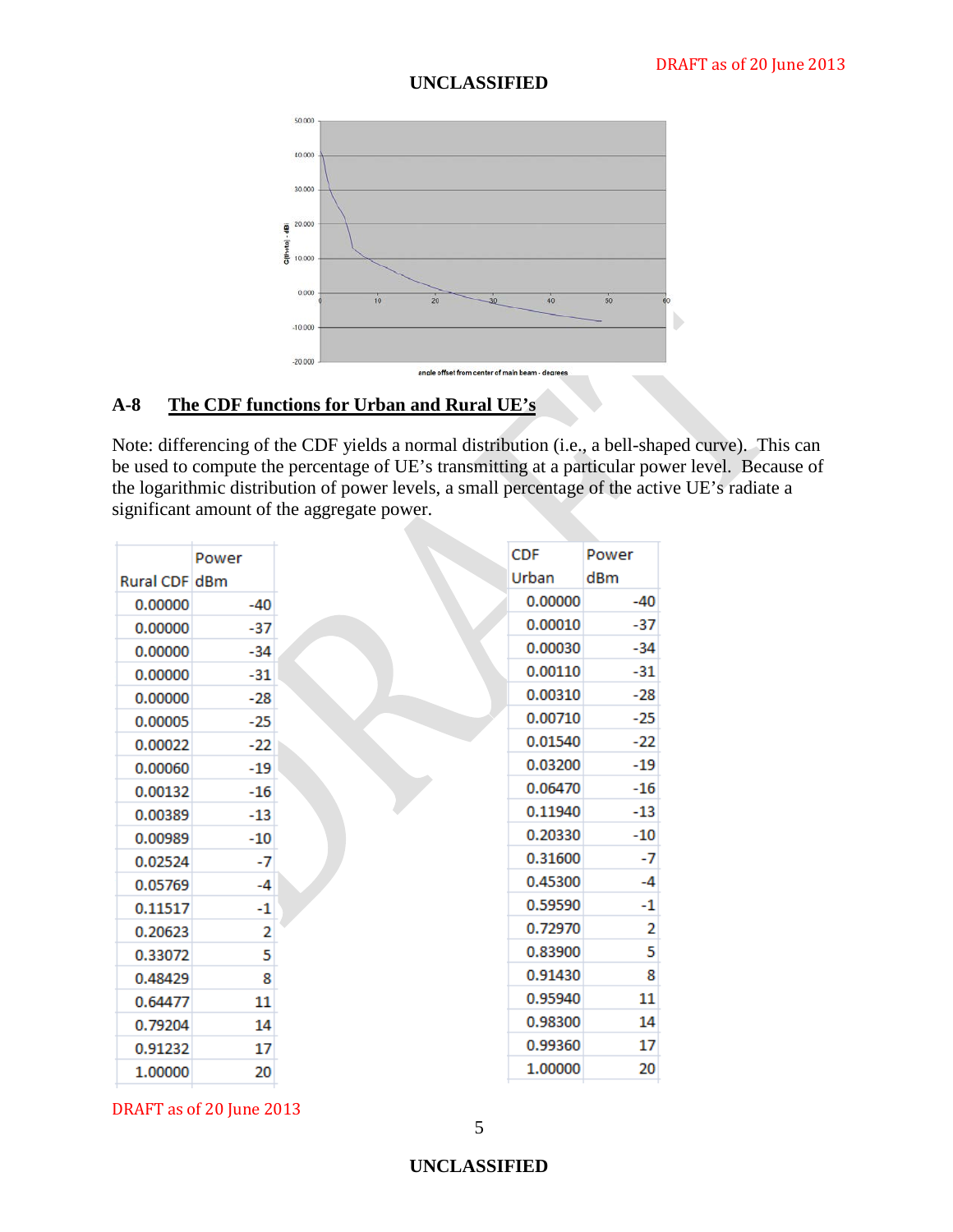DRAFT as of 20 June 2013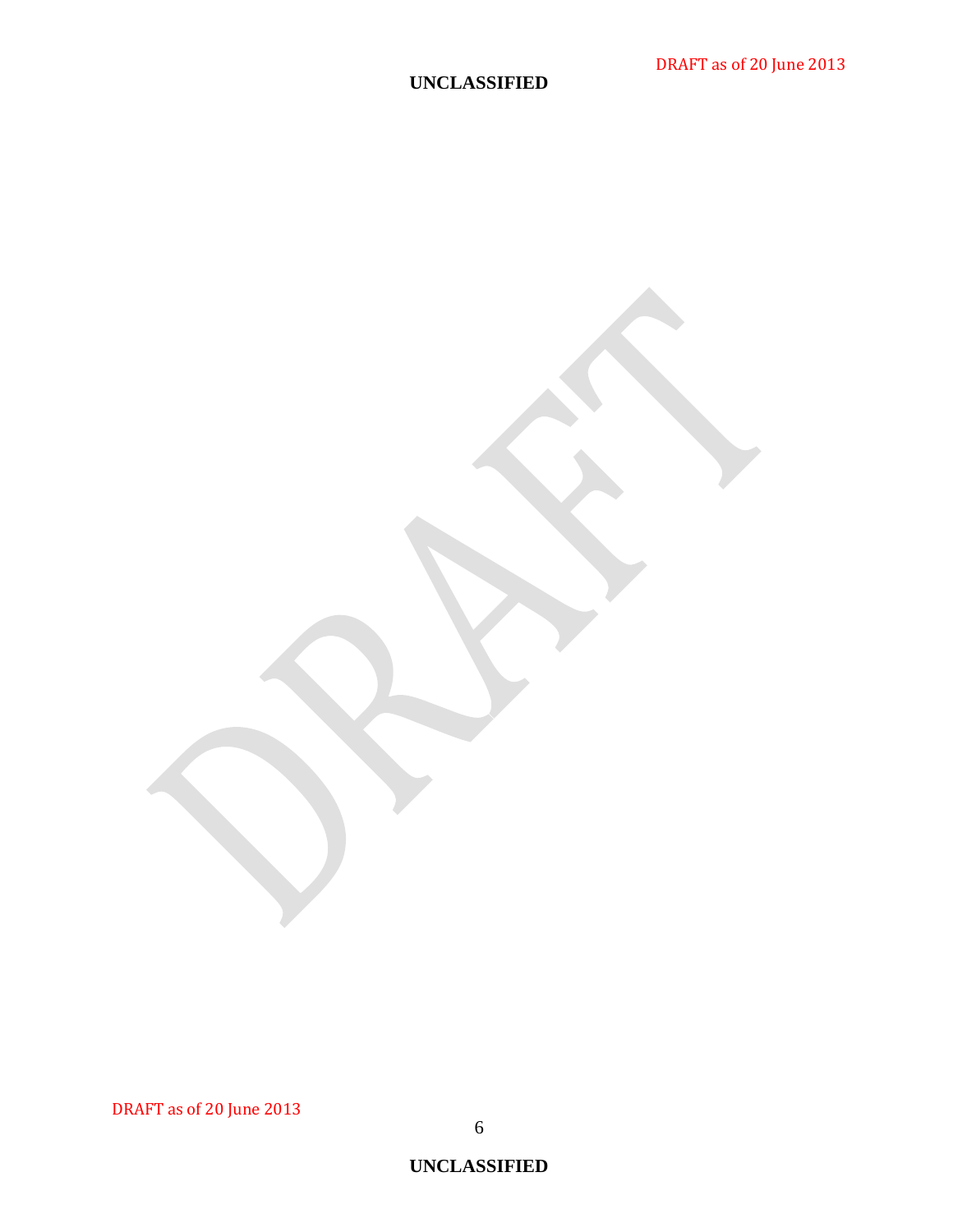#### **A-9 The conversion methodology used to convert the UE CDF value given in dBm for a 10 MHZ LTE channel to the Y axis of the graph represented as dbW/m2 in 4 kHz**

For each of 720 values of azimuth (-180 - 180 degrees in .5 degree increments), the antenna is pointed at a fixed value of azimuth at zero degrees elevation, and the composite pattern given in Rec. M.1459 is used for the interference analysis.

The signals from the UE's are processed according to the direction, relative the main beam of the antenna, from which they arrive. The effective area of the antenna in the direction of the UE's is taken into account, along with path loss including terrain and diffraction effects. The resulting signal is thus converted into an equivalent power measured at the terminals of the AMT receive antenna.

If, for example, the signal from a subset of UE's arrives in a side-lobe that has a gain of 10 dB, the effective area lambda $\alpha$ 2 G/4pi is used with a G value of 10 dB for the aggregate signal coming from that particular direction.

The power received in each of 720 separate 0.5 degree wedges is then summed to compute the total aggregate received interference power from all directions. This is done again for each of 720 mainbeam pointing angles.

The aggregate power for each mainbeam pointing angle is then compared to the power at the terminals that a single interference source at -180 dBW/m<sup>2</sup> in 4 kHz would cause when received in the main-beam of the antenna. This provides a scale factor for converting total interference power measured at the AMT antenna's terminals to a single value of pfd. Note that the antenna pattern in Rec. M.1459 is used for this "reverse" computation that turns a power level into a pfd.

#### **A-10 Patuxent River/Atlantic Test Ranges Technical Parameters and Simulation Results**

## **Characteristics and Assumptions specific to the Patuxent River/Atlantic Test Ranges (ATR)**

20 fixed Automatic Tracking Telemetry Antenna Systems (ATTAS) Primary Operating Areas: Chesapeake Test Range Restricted Areas R-4002, 4005-8, 6609, Chessie A, B, C Altitude: Surface to 85,000 feet Offshore Operating Areas: Warning Areas W-386, W-387, W-72 Altitude: Surface to Unlimited

Hangar 101: 15 ft. Aperture Hangar 2805: 8 ft. Aperture Westover: 4 ft. Aperture Point Lookout: 4 ft. Aperture

DRAFT as of 20 June 2013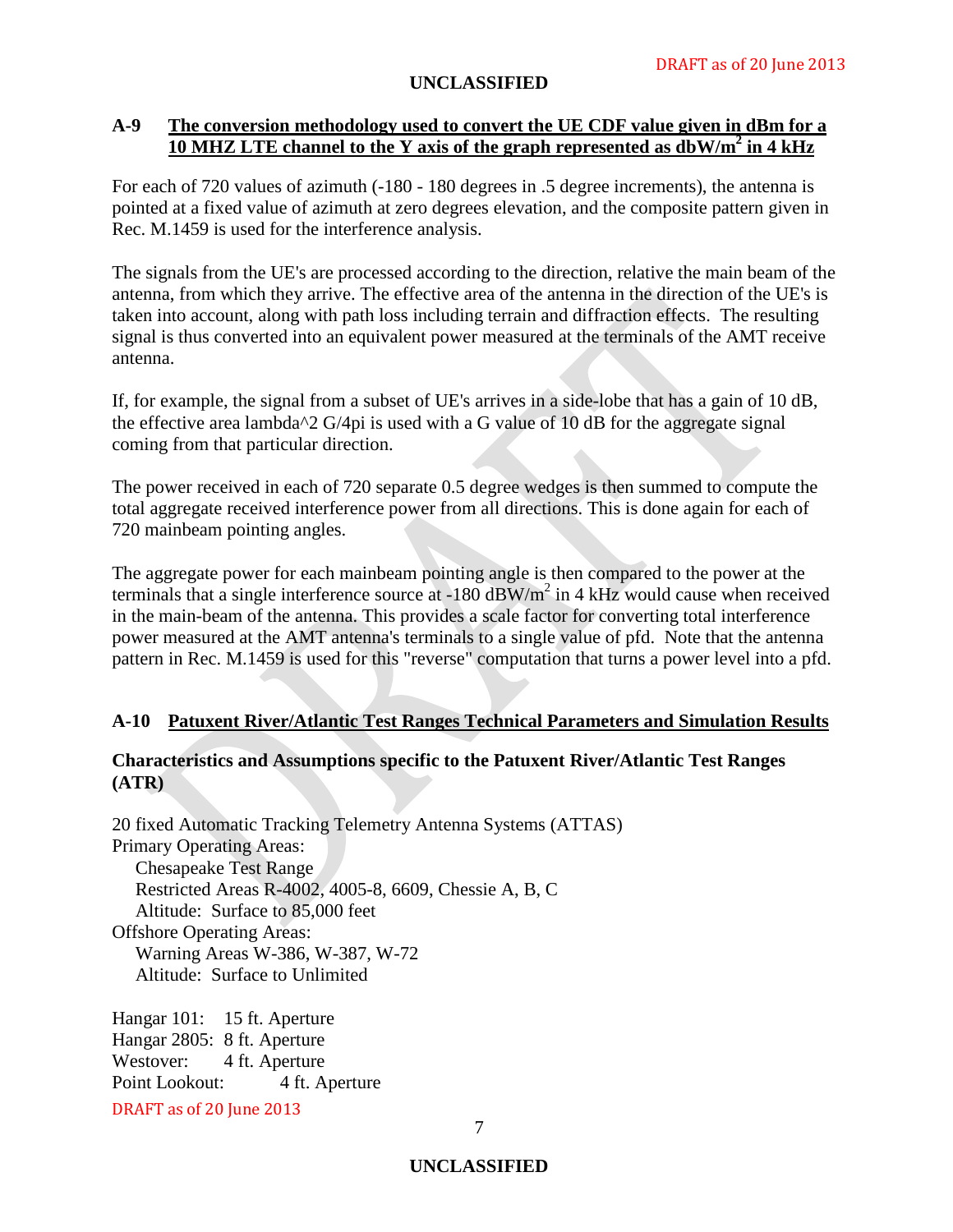The "Protection Distance" for interference to AMT from UE was determined assuming all stations in the ATR network are in use. For example, the protection distance for Hangar 101 was found assuming the protection distance for Point Lookout was in effect, etc.



Figure A-10.1 Maps of the relevant Atlantic Test Range flight areas

**Figure A-10.2** The Randomized-Real Data layout of User Equipment. Red circles represent urban deployment; the yellow represent rural deployment.



**Figure A-10.3** Interference results for Patuxent River Hangar 101.

DRAFT as of 20 June 2013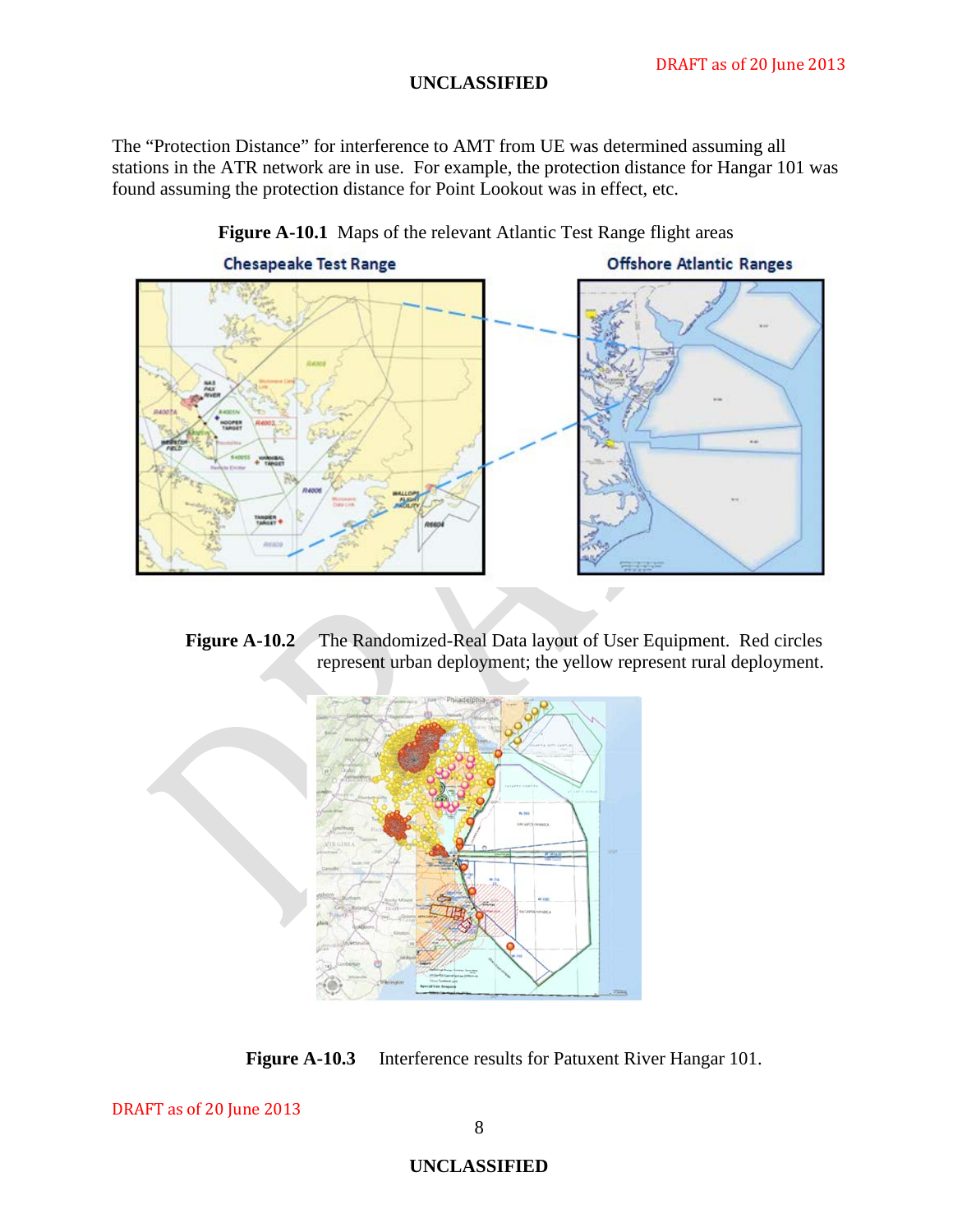

**Figure A-10.4** Interference results for Patuxent River Hangar 2805.



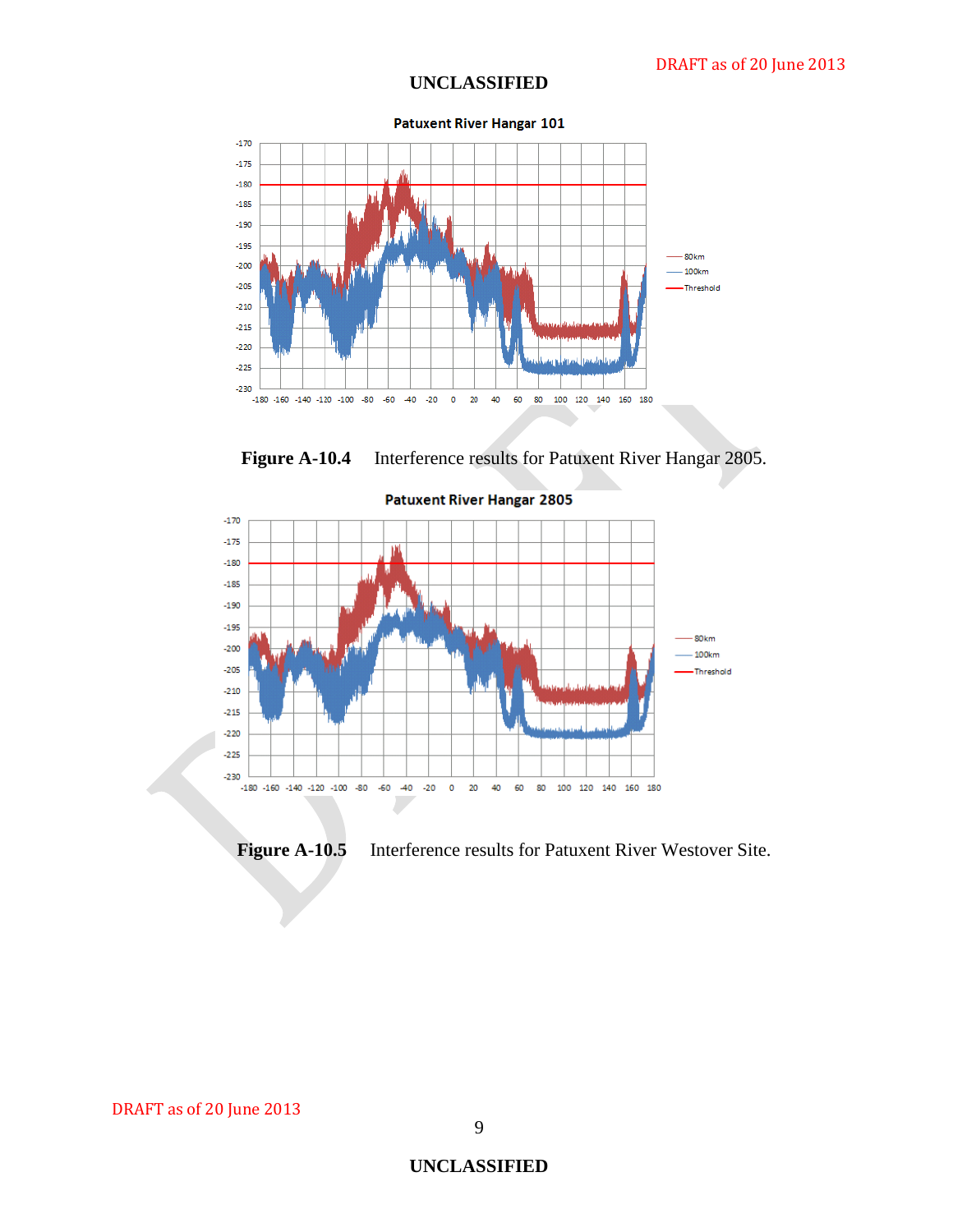

**Figure A-10.6** Patuxent River/Atlantic Test Ranges (ATR) Summary of Analyses for the Randomized Real UE Deployment: Protection Distance



**Figure A-10.7** Patuxent River/Atlantic Test Ranges (ATR) Summary of Analyses for interference from flight test aircraft telemetry transmitters to LTE eNodeB base stations for AMT Transmit to Base Station Receive : AMT Altitude=7km (23,000 ft.)